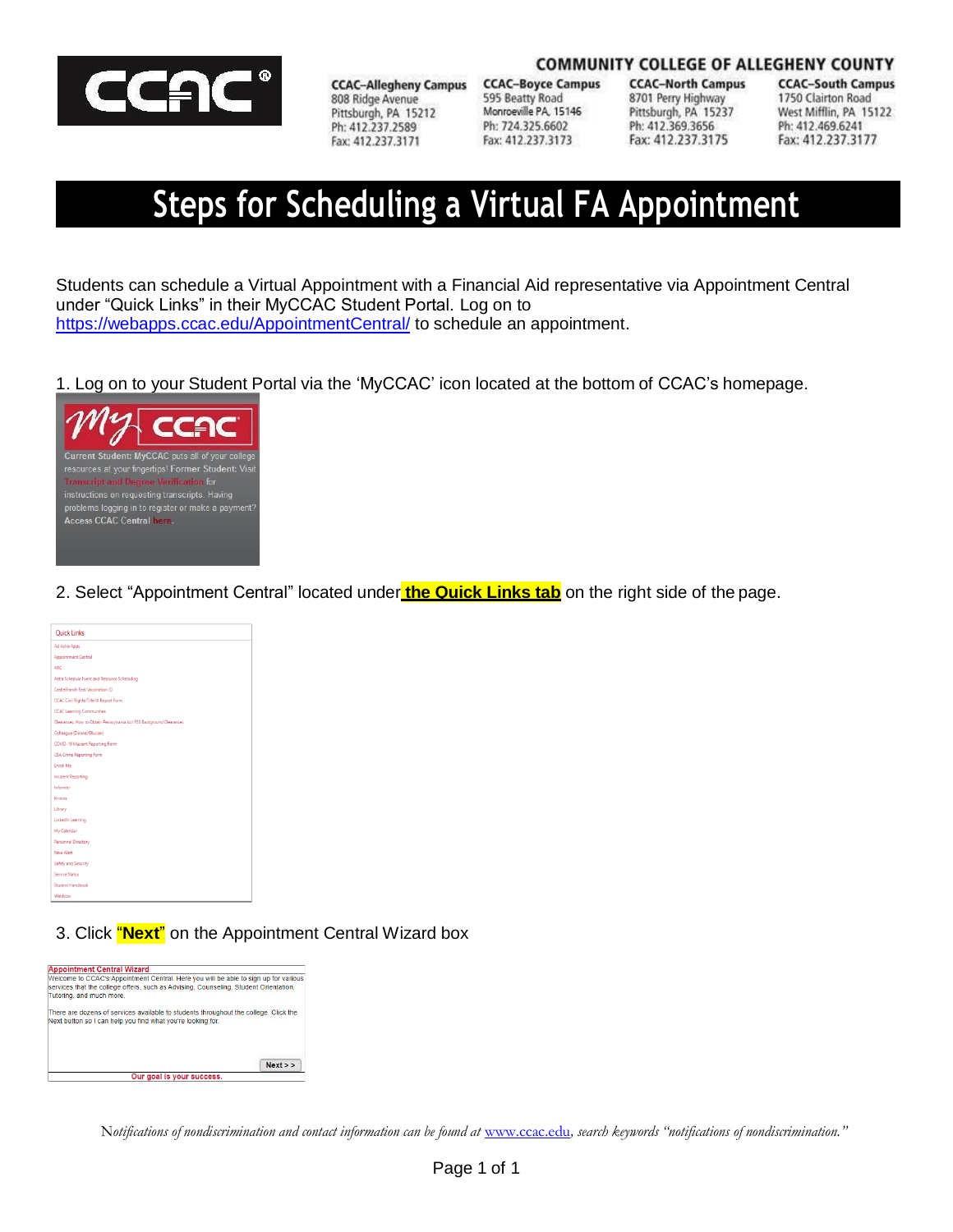

**4.** Select **By Service**

# **COMMUNITY COLLEGE OF ALLEGHENY COUNTY**

**CCAC-Allegheny Campus** 808 Ridge Avenue Pittsburgh, PA 15212 Ph: 412.237.2589 Fax: 412.237.3171

**CCAC-Boyce Campus** 595 Beatty Road Monroeville PA, 15146 Ph: 724.325.6602

Fax: 412.237.3173

**CCAC-North Campus** 8701 Perry Highway Pittsburgh, PA 15237 Ph: 412.369.3656 Fax: 412.237.3175

**CCAC-South Campus** 1750 Clairton Road West Mifflin, PA 15122 Ph: 412.469.6241 Fax: 412.237.3177



5. Scroll to the Bottom and Select "**Virtual Financial Aid**"



6. Under 'Other Locations' select "**Online Assistance**"



7. Click "**Next**" on Appointment Central Wizard



Notifications of nondiscrimination and contact information can be found at [www.ccac.edu](http://www.ccac.edu/), search keywords "notifications of nondiscrimination."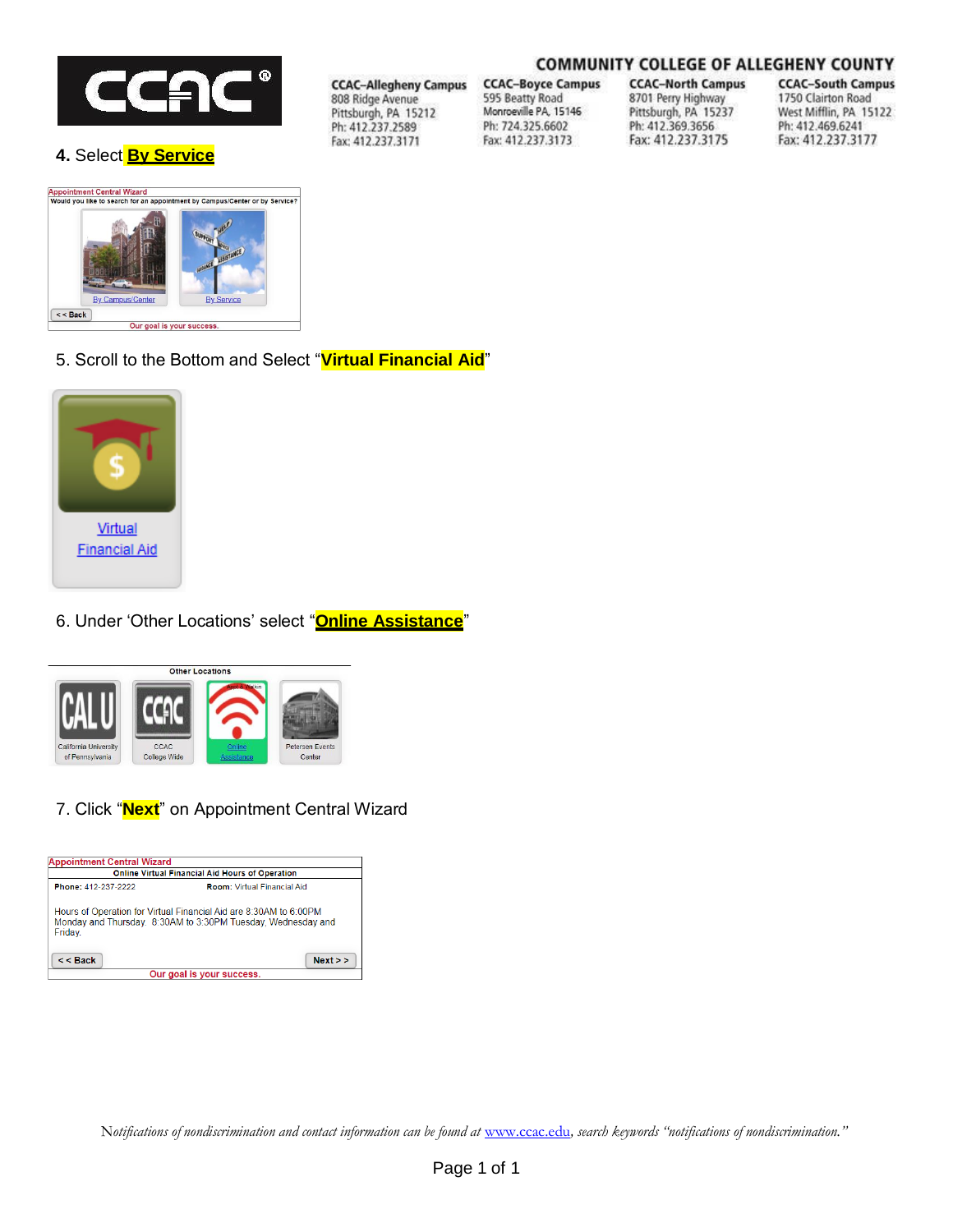

#### **COMMUNITY COLLEGE OF ALLEGHENY COUNTY**

**CCAC-Boyce Campus** 595 Beatty Road Monroeville PA, 15146 Ph: 724.325.6602 Fax: 412.237.3173

**CCAC-North Campus** 8701 Perry Highway Pittsburgh, PA 15237 Ph: 412.369.3656 Fax: 412.237.3175

**CCAC-South Campus** 1750 Clairton Road West Mifflin, PA 15122 Ph: 412.469.6241 Fax: 412.237.3177

8. Select the **Date** you would like to make your appointment

**CCAC-Allegheny Campus** 

808 Ridge Avenue

Ph: 412.237.2589

Fax: 412.237.3171

Pittsburgh, PA 15212



9. Select **Time** you would like your appointment and click "**Next**"



10. Click "**I don't have/forgot NetID account**" and click "**Next**"



**11.** Type in requested information (**make sure to use email address you would like the Zoom link sent to**) and click "**Next**"



Notifications of nondiscrimination and contact information can be found at [www.ccac.edu](http://www.ccac.edu/), search keywords "notifications of nondiscrimination."